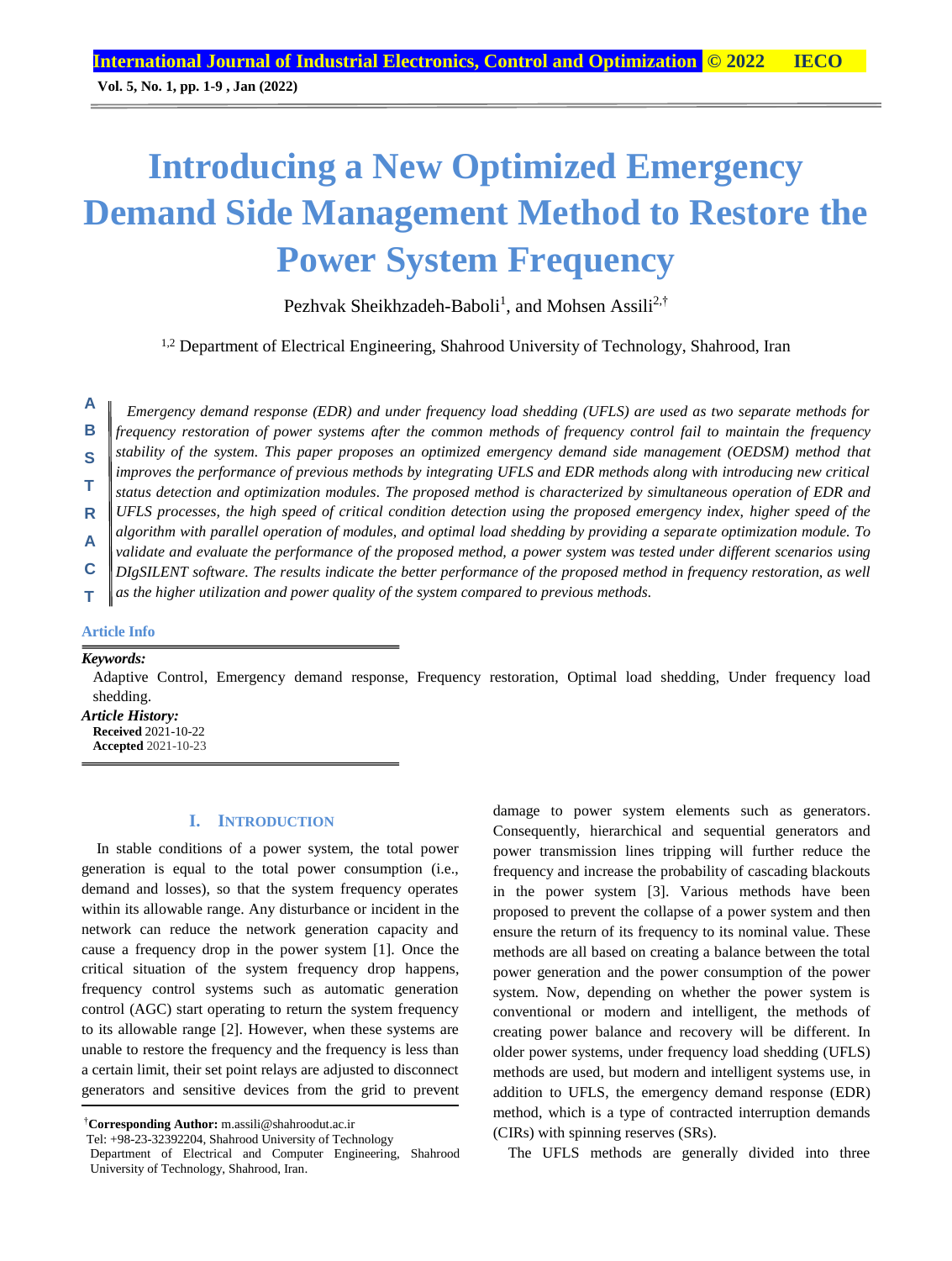categories of conventional methods, computational intelligent algorithms, and adaptive methods [4], among which adaptive methods are more appropriate than the other two due to efficiency, up-to-datedness and the practicality. Recent researches have improved the performance of adaptive UFLS algorithms by making some modifications in the main algorithm and optimizing interruptible loads selection. Accordingly, new methods are introduced in [5] and [6] for adaptive UFLS that use state estimators. In [7] and [8] adaptive UFLS methods are presented in the presence of sources using wide-area measurements. Based on voltage and frequency data and the use of phasor measurement units (PMUs), an adaptive algorithm considering UFLS and UVLS has been proposed in [9], which improves frequency and voltage stability. In [10], a semi-adaptive method is used for multi-stage UFLS using the rate of change in frequency value to recover the frequency. In [11], a continuous UFLS method is used to control the adaptive frequency of the power system. The loads to shed are calculated based on the event signal. In [12], different loads are prioritized to optimize the adaptive algorithm, and in selecting the priorities, a combination of loads is selected that the amount of load shedding is closer to the calculated values.

Demand response (DR) programs include methods of demand side management (DSM) that refer to any changes in customer consumption due to changes in electricity prices in the market. It is worth mentioning that some of such programs are used in the traditional power systems in the form of multi-tariff meters, but in the restructured power systems, these programs have taken on a new form and are reviewed and revised according to the economic and competitive approach of the market [13-14].

Accordingly, to improve the operation of the power grid when an imbalance occurs between power generation and consumption, the power system can delay UFLS and forced interruption by the power system operator as much as possible. In the DR program, due to the importance of decision speed to create a balance between production and consumption, an operational subdivision at the moments and seconds time range, namely physical-DR and SRs is used. This part of the DR is called EDR. The process of frequency control by the EDR method is such that after the AGC system is unable to control the frequency and prevent its reduction, in the first stage, the emergency EDR system is activated [15]. Physical-DR programs are applied to control and prevent excessive frequency reduction. Then, at the moment when the frequency is less than a certain level, to prevent the operation of the under frequency relays, fast-spinning reserves are entered in the second stage to increase the frequency by a certain amount. In the last step, to return the frequency to its nominal value, the lower speed SRs or fast non-spinning reserves such as hydropower plants enter. Most EDR devices can start quickly as soon as they receive signals of an event.

Participants in EDR programs contract to commit to a certain amount of capacity. They will be charged for their presence and may face a fine if they do not attend. In another type of contract, load shedding is optional and will not be penalized if the customer does not interrupt the loads. Also in another contract, the telecommunications company interrupts the demand by a controlled switch and pays a fee in return [16].

In [17], a comprehensive central demand-based response algorithm is presented for frequency regulation by minimizing the amount of load manipulation in a smart microgrid. Simulation studies in a standard 13-bus distribution system have been performed considering the effect of producing a variable wind unit. The results, show that the proposed control strategy is effective in regulating the frequency and consequently the voltage. In [18], a responsive end-user is used that can change power such as solar cells and electric vehicles connected to the grid by an inverter to support the power system in the transmission system. The paper shows how the power sources that are connected to these buses are controlled.

This paper presents a new method for optimal frequency restoration of the power system and prioritization of interrupts in the process of the proposed method. Accordingly, in Section 2, the emergency demand side management (EDSM) method is proposed as an alternative method for frequency restoration of the power system, which is the result of a combination of UFLS and EDR methods. The tasks of its sections and modules is described in the following. One of the advantages and innovations of this method is the simultaneous performance of UFLS and EDR methods, which has improved the speed of frequency restoration performance. Modulation of the proposed method and separate and parallel operation of the modules are also effective in improving the speed of frequency restoration. Also, by creating an emergency index module (EIM), it has contributed to timely detection of the critical situation, the frequency decline, and the minimization of the possibility of power system collapse. Then in Section 3, presents the optimized emergency demand side management (OEDSM) method by optimizing the EDSM method and presenting a module called the optimization module (OM). This optimal algorithm can improve the frequency restoration process and power quality indices by using the dynamic programming method. The OM optimally controls the process of disconnecting or connecting resources by forming sub-sections for each of the UFLS and EDR sections. Section 4 performs simulations on the New England 39-bus standard grid to validate and evaluate the performance of the proposed method. Section 5 also reviews the results and presents the achievements of the proposed method.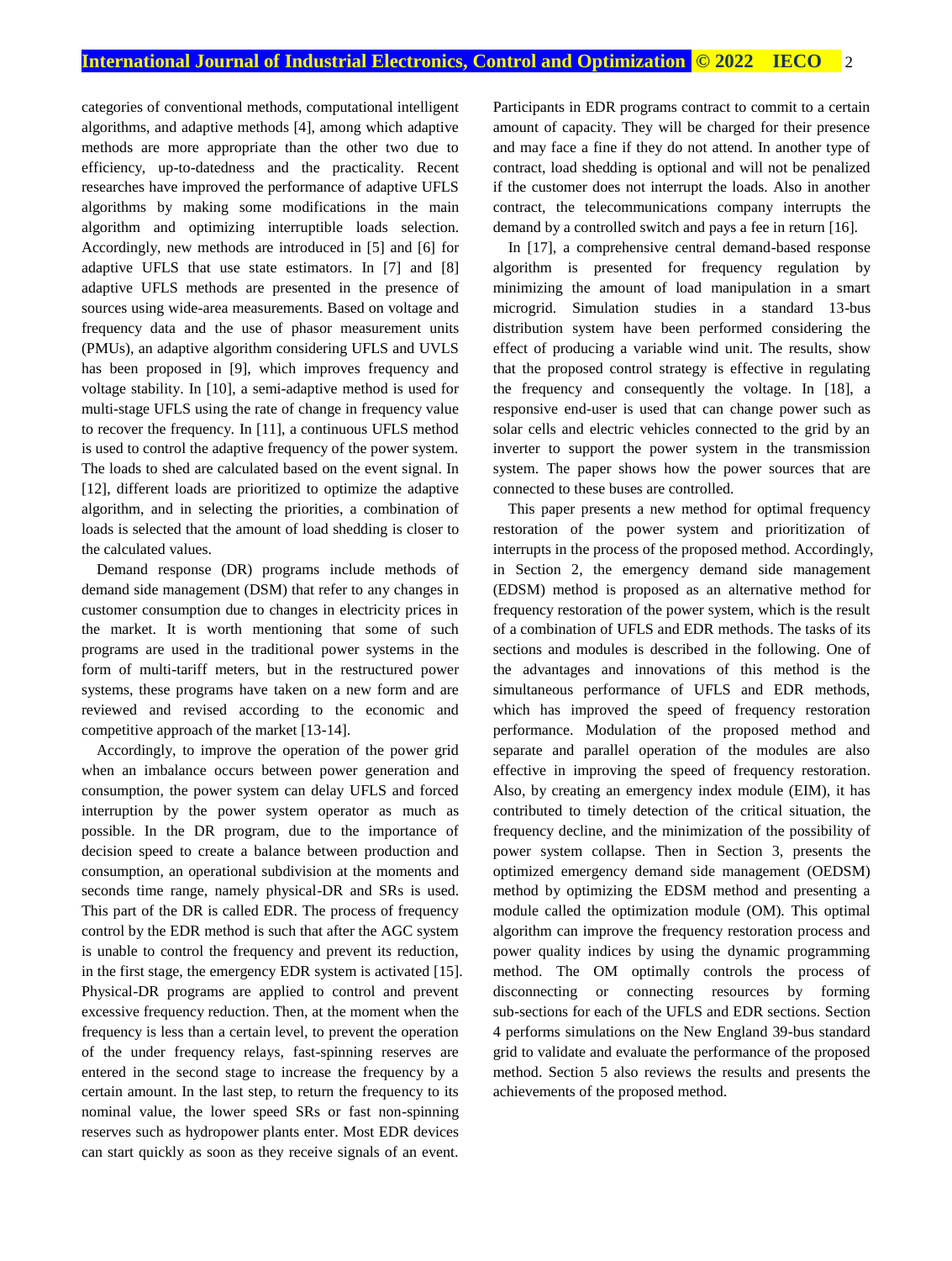## **II. EMERGENCY DEMAND SIDE MANAGEMENT (EDSM)**

## *A. EDSM algorithm*

To improve the performance and efficiency of the EDR and UFLS frequency restoration algorithms, which operate separately in the power system, by integrating them and applying changes and adding modules, the emergency demand side management (EDSM) method is proposed. Accordingly, the modules available in the EDSM frequency restoration method are suggested as follows:

*1) Center Of Inertia Frequency Module (COIFM):* calculates the instantaneous frequency of the system at the center of inertia of the power system [12]:

$$
f_{COI} = \frac{\sum_{i=1}^{N} H_i f_i}{\sum_{i=1}^{N} H_i}
$$
 (1)

where:

 $f_{\text{col}}$  frequency of center of inertia (in Hz);  $H_i$  inertia constant of *i*-th generator (in seconds);  $f_i$  frequency of *i*-th generator (in Hz); number of generators; *2) Power Deficit Estimation Module (PDEM):*

The power deficit estimated at each stage based on the equation in [12] is considered as follows:

$$
P_{deficit} = \left( \left( 2 \times \sum_{i=1}^{N} \frac{H_i}{f_n} \right) \times \frac{d}{dt} f_{COI} \right) \tag{2}
$$

where:

 $P_{deficit}$  power deficit (in MW);  $\boldsymbol{d}$  $_{dt}$  rate of change of center of inertia (in Hz/s);  $f_n$  rated frequency (in Hz); *3) Emergency Index Module (EIM):*

A new diagnostic index called Emergency Index (EI) has been unveiled. By defining frequency first-order derivative (FFD) and frequency second-order derivative (FSD) and determining the sign of each of the two characteristics, we have the following:

$$
FFD = \frac{d}{dt}f_{COI} \tag{3}
$$

$$
FSD = \frac{d^2}{dt^2} f_{COI} \tag{4}
$$

 $EI = FFD \times FSD$  (5) where:

| FFD | Frequency First-order Derivative (FFD);  |
|-----|------------------------------------------|
| FSD | Frequency Second-order Derivative (FSD); |
| ΕI  | Emergency Index (EI);                    |

Table I shows an example of different values of the indicators in the form of stable and unstable frequency response waveforms.

AN EXAMPLE OF DIFFERENT VALUES OF THE INDICATORS IN THE FORM OF STABLE AND UNSTABLE FREQUENCY RESPONSE

| WAVEFORMS.        |            |            |  |
|-------------------|------------|------------|--|
| Index / Stability | Stable     | Unstable   |  |
| <i>FFD</i>        | $-0.0937$  | $-0.19880$ |  |
| <i>FSD</i>        | $+0.0181$  | $-0.05016$ |  |
| ΕI                | $-0.00169$ | $+0.00997$ |  |
|                   |            |            |  |

#### *4) Frequency Emergency Condition Identity Module (FECIM):*

It is a module to identify the critical frequency state of the frequency and start the proposed frequency restoration algorithm. The operation of the algorithm is such that the three indexes EI, *f*, and FFD are constantly monitoring and receiving data from their respective modules. Therefore, as soon as the frequency drops and the FFD index becomes negative, assuming that the EI is positive, which is an indication of the acute state and the movement of the frequency curve towards divergence and instability (Table II), the command is immediately sent to the frequency restoration module (FRM) and announce the acute condition. Now, if the frequency decreases and the FFD index are negative, assuming the negative EI, it indicates that the frequency converges to a certain value (Table II). In this case, only if the frequency is less than a certain limit  $(f_{threshold})$ , by announcing the non-acute status, the command is sent to activate the FRM module.

**TABLE II** DIFFERENT SITUATIONS OF EI INDEX.

| DIFFENENT SHUATIONS OF LITTLEA. |            |        |  |
|---------------------------------|------------|--------|--|
|                                 | <b>FFD</b> | ΕI     |  |
| Decreasing                      | ۰          |        |  |
| Decreasing                      | ۰          | $^{+}$ |  |
| Increasing                      | $\pm$      | -      |  |
| Increasing                      | $^{+}$     | $^{+}$ |  |
|                                 |            |        |  |

*5) Frequency Restoration Module (FRM):*

When a severe disturbance occurs in the power system, as soon as the critical situation is detected, the command will be sent to the FRM module and the module will perform the frequency restoration process as shown in Fig. 1.

The operation of each module is separate and in each step, the data and outputs of each section are sent to the next section and are related to each other. The COIFM, PDEM, and EIM modules, which are responsible for calculating the frequency of center of inertia, the estimated power deficit, and the emergency index, respectively, constantly calculate and record the values. In a critical situation, the most important point at the first stage is to know the extent of the crisis so that the system can react appropriately. The frequency response behavior of the system can be detected by analyzing the EI index and determining the acute or non-acute critical state that will occur in the stability (convergence) or instability (divergence) of the curve, respectively.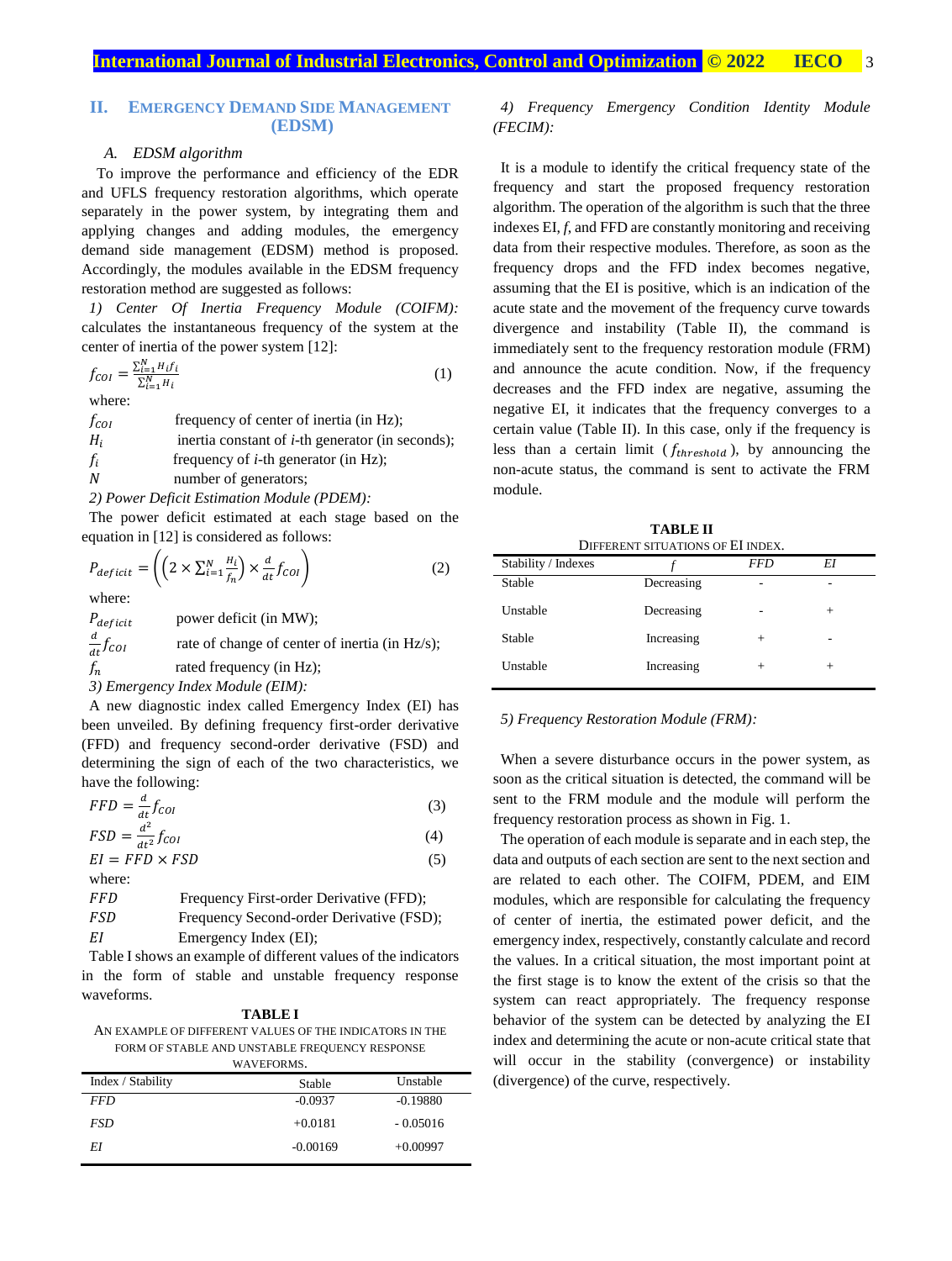

**Fig. 1**. Frequency Restoration Module (FRM).

In general, for non-acute cases, we will have:

 $P_{shed} = P_{deficit} - P_{EDR} - P_{FSR}$  (6) where:  $P_{shed}$  UFLS's share of total power deficit (in MW);  $P_{deficit}$  Power deficit (in MW);  $P_{EDR}$  EDR's share of total power deficit (in MW);  $P_{FSR}$  Fast SR's share of total power deficit (in MW); Also, this equation for the acute situation will be as follows:  $P_{shed} = P_{deficit} - P_{EDR}$  (7)

## *B. Performance of UFLS and EDR algorithms in EDSM compensation algorithm*

As was mentioned in the previous section, after the amount of power deficit ( $P_{deficit}$ ) is calculated by the PDEM module, this value is compensated by the UFLS and EDR algorithms in the corresponding module (FRM). Therefore, to improve the quality of customer service, the load related to each of the UFLS and EDR sections can be classified into different categories. Accordingly, in the UFLS section, loads will be divided into two parts of without priority and with priority, and they eill be divided by the type of contract and their nature in the EDR section. Therefore, the UFLS share of power deficit will be equal to:

$$
P_{shed} = P_{NO} + P_{WO} \tag{8}
$$

where  $P_{NO}$  represents the no order-interruption priority of loads and  $P_{WO}$  represents the with-order interruption priority of loads that will participate in the UFS.

Also, EDR's share of power deficit will be equal to:  $P_{EDR} = P_{CD} + P_{CG}$  (9) where  $P_{CD}$  represents the sum of contracted demands and  $P_{CG}$ represents the sum of contracted generations with the ability to inject power that will participate in the EDR process.

Therefore, the different states that occur in each step of the algorithm will include the following:

## *1) Type 1 critical situation:*

In this case, the existing  $P_{EDR}$  capacity is estimated to be greater than the power deficit and the EI is less than zero, so the frequency drop is in the non-acute state, where only the EDR process will operate in the algorithm and no UFLS will need to be performed, so we will have:

$$
P_{\text{shed}} = 0 \tag{10}
$$

$$
P_{EDR} = P_{deficit} - P_{FSR} \tag{11}
$$

#### *2) Type 2 critical situation:*

In this case, the EI is less than zero, so the frequency drop trend is non-acute, but the  $P_{EDR}$  -capacity that is ready to participate is less than the estimated power deficit. In this case, the EDR process alone will not be responsible and the UFLS process needs to start. In this case, because the network is not in an unstable condition and the existing SRs may be activated with a slight delay to restore the frequency, the amount of load to be shed is equal to:

 $P_{EDR}$ : in full capacity

(12)

$$
P_{shed} = P_{deficit} - P_{EDR} - P_{FSR}
$$
\n(13)

#### *3) Type 3 critical situation:*

Under this condition, the EI coefficient is greater than zero and the frequency response curve is in an unstable condition. Therefore, the frequency drop is in an acute state, in which the EDR process algorithm is activated with all its capacity and at the same time, the UFLS process will be executed regardless of the SRs, so we will have:

$$
P_{EDR}: in full capacity \tag{14}
$$

$$
P_{shed} = P_{deficit} - P_{EDR} \tag{15}
$$

After the first stage of EDR or UFLS is performed, additional monitoring and analysis are needed to determine the frequency restoration process and make the appropriate decision to achieve the desired result. Therefore, the required indexes and variables are received from the relevant modules again. The index that will help the proposed restoration algorithm at this stage is the FFD index. Thus, if the rate of frequency change with respect to time is positive (ascending frequency curve) and the acceptable frequency value  $(f_{nadir})$  is reached, the operation of the FRM module ends. However, if it has not yet reached the desired frequency if the EI index is negative (convergent frequency curve), the EDR or UFLS residue will be used for the second time, otherwise, the FRM module will stop. However, if at the end of the first stage the FFD index is positive (descending frequency curve), in terms of positive or negative EI index, the first stage will be repeated according to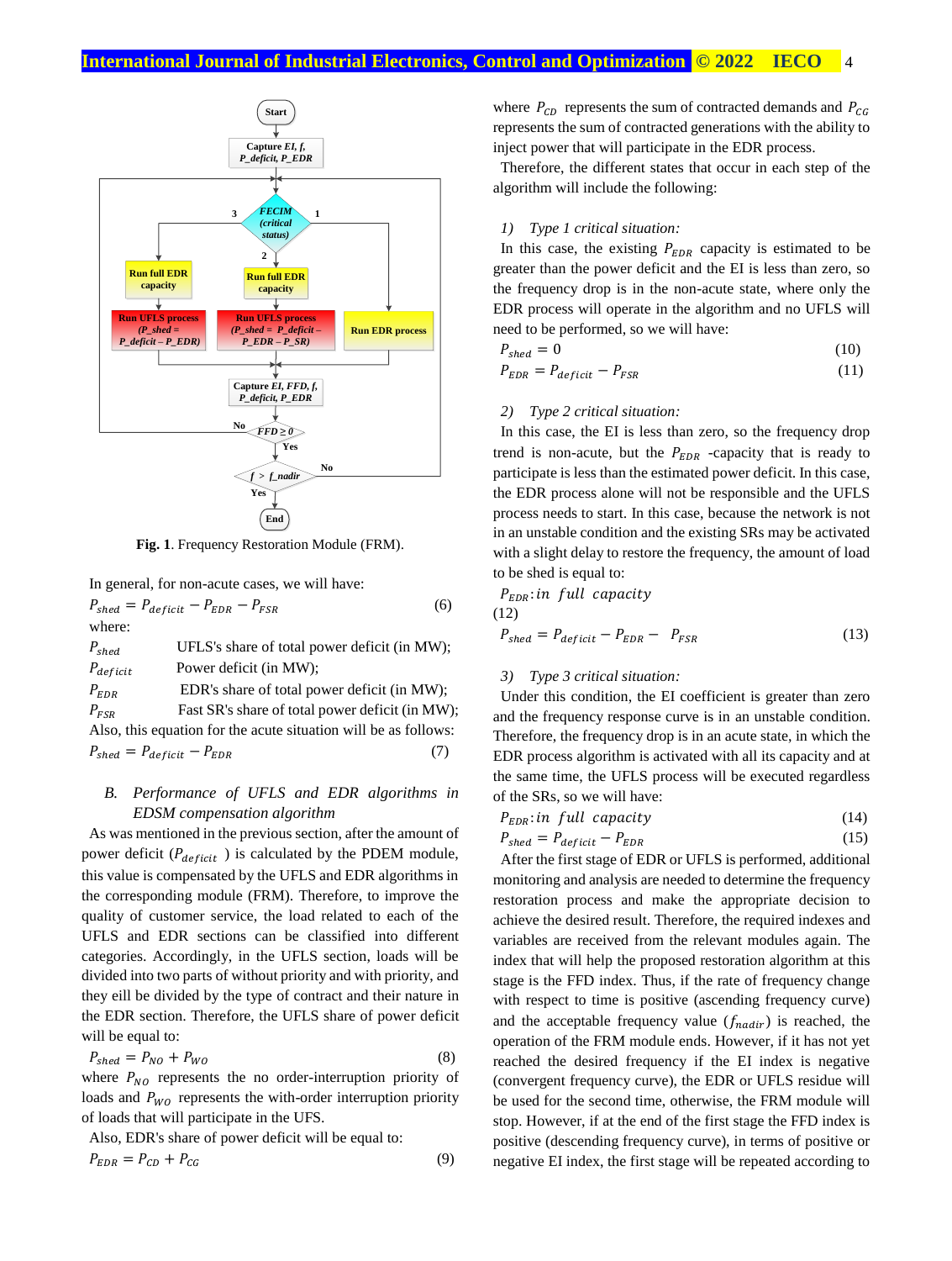the mentioned situation and will be implemented depending on the EDR and UFLS algorithm. This process continues until the system frequency is within the acceptable range.

#### **III. OPTIMIZATION MODULE DESIGN AND PRESENTATION OF OEDSM ALGORITHM**

As was mentioned in the previous section, the UFLS and EDR processes involve divisions in terms of power deficit supply. Hence, different combinations of different parts can be formed. Extendable combinations can be considered in terms of operating priority, cost of operation, fines, and so on. Therefore, by defining different objective functions, the most appropriate combination can be found according to the respective objects.

The sum of the various UFLS combinations are divided as follows:

$$
\begin{cases}\nComb(P_{NO}) = \sum_{j=1}^{J} s_j \cdot p_{NO_j} \\
s.t. \\
j = 1, 2, 3, ..., J \\
s_j = 0 \text{ or } 1\n\end{cases}
$$
\n(16)

where

*j* number of no-order loads;  $S_j$  coefficient of the *j*-th no-order load;  $p_{NO_i}$  no-order load's share of total UFLS (in MW);  $Comb(P_{NO})$  sum of the combinations of no-order loads; {  $Comb(P_{WO}) = \sum_{k=1}^{K} s_k \cdot p_{WO_k}$  $s.t.$  $k = 1, 2, 3, ..., K$  $s_k = 0 \text{ or } 1$  (17) where k number of with-order loads;

 $s_k$  coefficient of the  $k$ -th with order load;

 $p_{WO_k}$  with-order load's share of total UFLS (in MW);

 $Comb(P_{WO})$  sum of the combinations of with-order loads;

Also, the sum of different EDR combinations can be distinguished as follows:

$$
\begin{cases}\nComb(P_{CD}) = \sum_{l=1}^{L} s_l \cdot p_{CD_l} \\
s.t. \\
l = 1, 2, 3, ..., L \\
s_l = 0 \text{ or } 1\n\end{cases}
$$
\n(18)\nwhere\n
$$
\begin{cases}\nl = 1, 2, 3, ..., L \\
l = 0 \text{ or } 1\n\end{cases}
$$
\n(19)\nwhere\n
$$
\begin{cases}\n1 = 1, 2, 3, ..., L \\
l = 0 \text{ or } 1\n\end{cases}
$$
\n(10)\nconverges to 1000, and 11000, respectively.

 $p_{CD}$  contracted demand's share of total EDR (in MW);

 $Comb(P_{CD})$  sum of the combinations of contracted demands;

$$
\begin{cases}\nComb(P_{CG}) = \sum_{m=1}^{M} s_m \cdot p_{CG_m} \\
 s.t. \\
 m = 1, 2, 3, \dots, M \\
 s_m = 0 \quad or \quad 1\n\end{cases}
$$
\n(19)

where

m number of contracted generations;

 $s_m$  coefficient of the *m*-th contracted generation;

 $p_{CG_m}$  contracted generation's share of total EDR (in MW);

 $Comb(P_{CG})$  sum of the combinations of contracted generations;

The process of selecting the right combination to participate in power deficit compensation follows the pattern that the load shedding process starts from no-order loads in the UFLS algorithm. If the amount of no-order loads is not enough to shed, with-order loads will also participate. Also, in the EDR algorithm, at first, the process of participation from contracted generations starts, and then, if it is necessary, contracted demands will also participate. The process is summarized as follows:

• If 
$$
P_{Shed} \leq \sum_{j=1}^{J} p_{NO_j}
$$
 then:  
\n $Comb(P_{NO}) = P_{Shed}$  (20)

• If 
$$
P_{Shed} > \sum_{j=1}^{J} p_{NO_j}
$$
 then:  
\n
$$
\sum_{j=1}^{J} p_{NO_j} + Comb(P_{WO}) = P_{Shed}
$$
\n(21)

• If 
$$
P_{EDR} \le \sum_{m=1}^{M} p_{CG_m}
$$
 then:  
\n $Comb(P_{CG}) = P_{EDR}$  (22)

• If 
$$
P_{EDR} > \sum_{m=1}^{M} p_{CG_m}
$$
 then:  
\n
$$
\sum_{m=1}^{M} p_{CG_m} + Comb(P_{CD}) = P_{EDR}
$$
\n(23)

Now according to the previous equations, after selecting the different combinations, the error values will be defined as follows:

$$
error_{P_{Shed}} = |P_{Shed} - (Comb(P_{NO}) +
$$

$$
Comb(P_{WO}))| (24)
$$

$$
error_{EDR} = |P_{EDR} - (Comb(P_{CD}) +
$$

$$
Comb(P_{CG}))| (25)
$$

Now a combination must be selected for each equation to create a minimum error. So, to achieve this purpose, the optimal values must be found. There are various methods derived from optimization algorithms and mathematical methods, among which the dynamic programming method, which is a practical mathematical method, has been used to find optimal values due to the specificity of the problem variables and the need for an accurate (not approximate) response and the proper response speed [19].

To achieve the purpose of minimizing UFLS and EDR errors, an OM has been designed which finds the answers in interaction with the FRM module based on the dynamic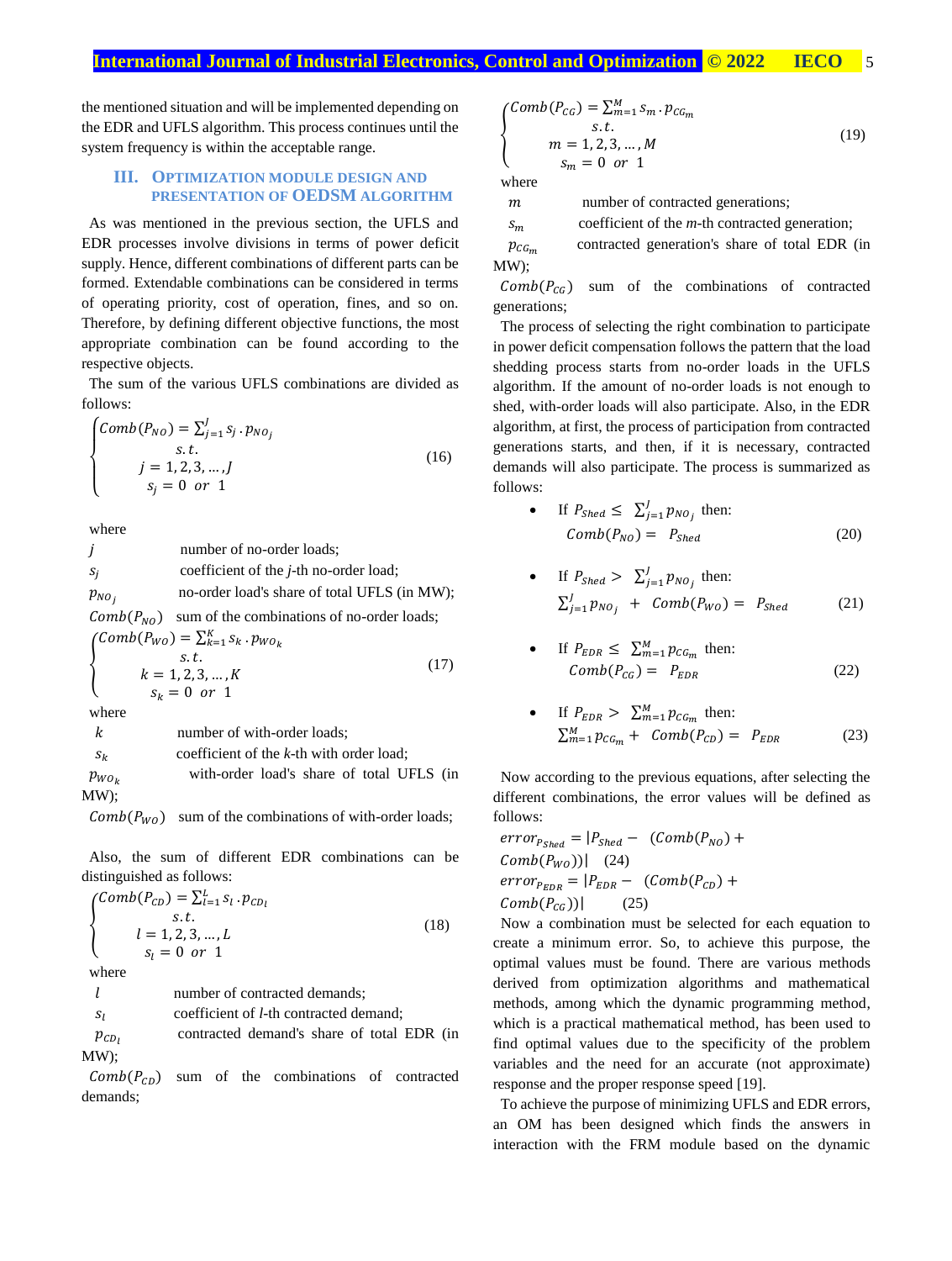programming method and sends the data to execute the EDSM algorithm. Fig. 2 shows an overview of the optimal EDSM algorithm and related modules and the location of the OM. The objectives of the proposed OM are:



**Fig. 2**. The block diagram of the OEDSM algorithm and its related modules.

## **IV. TEST OF THE OEDSM ALGORITHM**

The frequency restoration process of the OEDSM method was tested to confirm the performance. One of the purposes of frequency restoration with this method is to reduce UFLS participation and increase EDR participation in the frequency restoration process. Another purpose is the participation of each of the sections mentioned in the previous section optimally and with the least error. Accordingly, the standard New England 39 bus grid was selected to validate the proposed frequency restoration method. The network has a nominal frequency of 60 Hz and is composed of 10 main power plants, 19 feeders, and 34 lines at the transmission level, which has a generation capacity at a nominal load of about 6140 MW. The total load in the current operation of the network is about 6098 MW, of which 30% is of no-order interruption priority type and 70% is with-order interruption priority type. The total EDR capacity is about 305 MW composed of about 260 MW EDR with contracted demand and 45 MW EDR with

contracted generation. Also, fast SRs and slower SRs have been considered with a capacity of about 50 and 100 MW, respectively. This power system is simulated in DIgSILENT software under the following scenarios. Based on this, the simulations were performed once using the conventional frequency restoration method and then using the OEDSM method.

#### *A. Turbulence with a power deficit of 250 MW*

In this part, the system is faced with a power deficit of 250 MW, which is a small disturbance for the studied system. Now the performance of the conventional and proposed frequency restoration methods is examined in the face of this turbulence. When the conventional method [12,15] is used for restoration, with the occurrence of turbulence and the beginning of the frequency reduction process when its value reaches 59.7 Hz, the EDR algorithm starts working and after a delay of a few seconds, the system frequency returns to the nominal value.

Since the EDR capacity of this method is 305 MW and the power deficit is 250 MW, the EDR algorithm will be able to fully return the frequency to its nominal value, which is well demonstrated in Fig. 3. In the other case, the system is evaluated under the proposed method. In this method, as soon as the frequency reduction process is identified by the FECIM diagnostic module, the FRM, and then the OM modules start working. Therefore, after detecting the critical state of type 1, only the EDR algorithm starts working and returns the frequency to its nominal value well. One of the advantages of the proposed method compared to the conventional method is faster performance and consequently less frequency drop, which is well shown in Fig. 3.

Table III is compares the results of the two methods. As can be seen, in both methods the value of UFLS is zero, a lower EDR value is applied in the proposed method than in the conventional method. Based on the comparison of the minimum frequency and the duration of the frequency convergence, it is clear that the proposed method is in a more favorable situation. But both methods could bring the final frequency to the nominal value of 60 Hz. Another advantage of the proposed method is optimal load shedding. The details of the operation of the OM in the optimal classification of load shedding are presented in Table IV. As it is known, out of the total 207.27 MW EDR, the amount of 162.27 MW is the share of the contracted demands, and 45 MW EDR is the share of the contracted generations. Also, the share of each UFLS segment in load interruption is zero. This means that there is no need to share load shedding with no-order and with-order loads.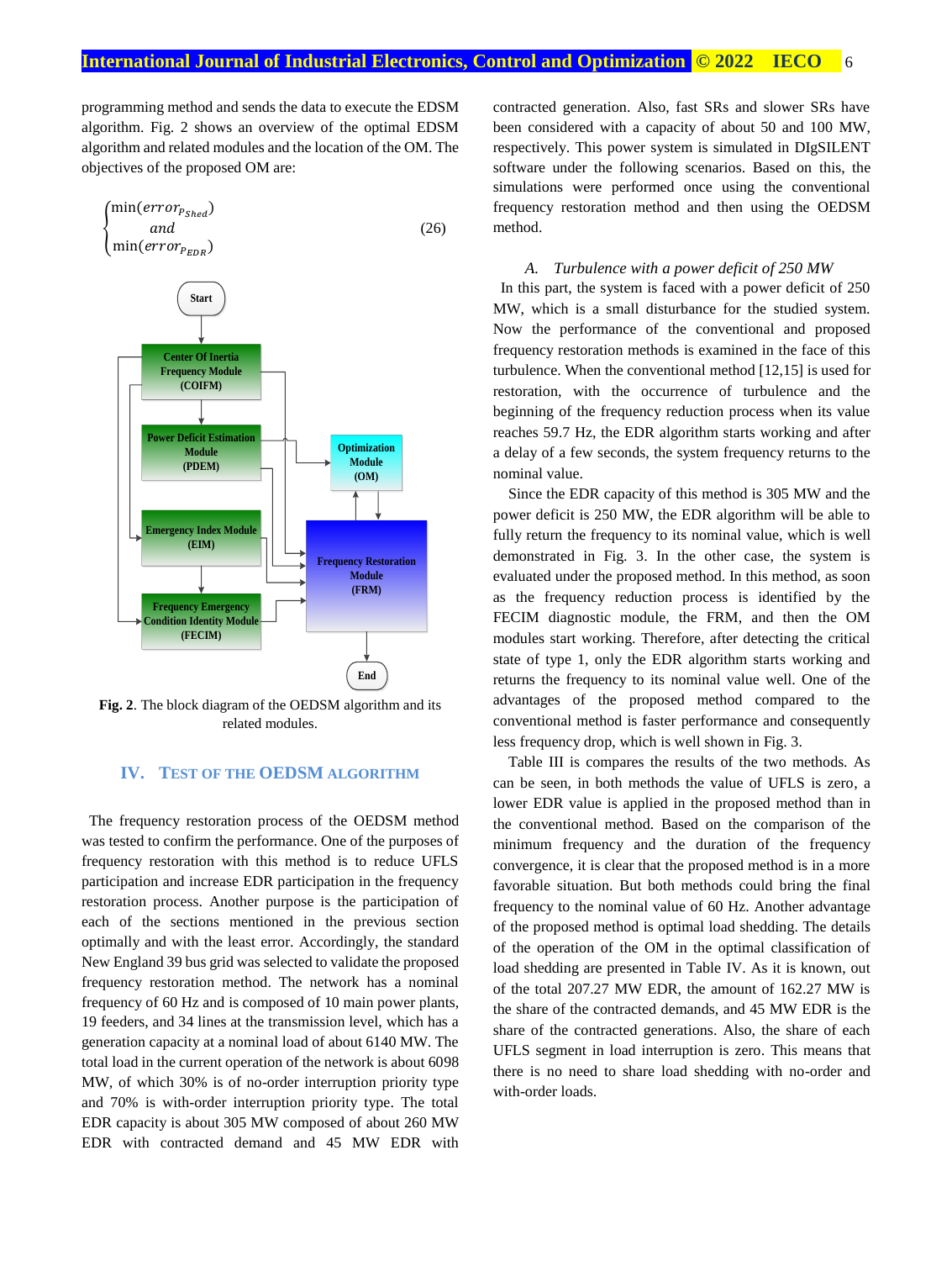

**Fig. 3**. The frequency response of the network with a power deficit of 250 MW.

**TABLE III** A COMPARISON OF THE RESULTS OF THE VARIABLES BETWEEN THE CONVENTIONAL AND PROPOSED METHODS IN SCENARIO 1.

| Variable                    | Conventional   | Proposed |
|-----------------------------|----------------|----------|
|                             | Method [12,15] | method   |
| Total Load Shedding (MW)    | $\mathbf{0}$   | 0        |
| Total EDR (MW)              | 253.23         | 207.27   |
| Minimum Frequency (Hz)      | 59.65          | 59.83    |
| Convergence Time (s)        | 23             | 17       |
| Steady-State Frequency (Hz) | 60             | 60       |

**TABLE IV** A COMPARISON OF SHED COMBINATIONS IN THE PROPOSED METHOD

| IN SCENARIO 1.      |                  |            |  |
|---------------------|------------------|------------|--|
| Variable            | <b>UFLS</b> [12] | EDR $[15]$ |  |
| Total $P_{NO}$ (MW) | $\theta$         |            |  |
| Total $P_{WQ}$ (MW) | $\Omega$         |            |  |
| Total $P_{CD}$ (MW) |                  | 162.27     |  |
| Total $P_{CG}$ (MW) |                  | 45         |  |

#### *B. Turbulence with a power deficit of 830 MW*

In the next scenario, we evaluate the system under 830 MW turbulence. Accordingly, after this turbulence, the conventional algorithm [12,15] is implemented first. As shown in the system frequency response in Fig. 4, after the system frequency becomes less than 59.7 Hz, the EDR algorithm starts to return the system frequency to its nominal value. Since the generated power deficit is 830 MW and the maximum EDR capacity is 305 MW, EDR will not be able to restore the system frequency and the frequency will continue to decrease until it reaches the UFLS limit of 59.2 Hz. As soon as the frequency reaches 59.2 Hz, the UFLS algorithm starts working and compensates for the remaining power deficit, and after a while, brings the system frequency closer to the nominal value. The results are shown in Table V.



**Fig. 4**. The Frequency response of the network with a power deficit of 830 MW.

In the next case, the system is evaluated under the proposed algorithm scheme. In this case, as soon as the disturbance occurs and after the system frequency starts to decrease and the emergency status and its type are announced by the FECIM, the frequency restoration process starts operating. In this case, the FECIM module detects type 2 critical situation, in which both EDR and UFLS algorithms are started. As can be seen in Fig. 4, the algorithm performed the restoration process faster and the system frequency decreased less, which minimized the possibility of tripping the under-frequency relays of generators.

As shown in Table V, the comparison of the frequency restoration process related to the two methods clearly reveals the superiority of the proposed method in terms of fewer loads shedding amount, less frequency reduction, less convergence time, and the steady-state frequency closer to the nominal value.

**TABLE V** A COMPARISON OF THE RESULTS OF THE VARIABLES BETWEEN THE CONVENTIONAL AND PROPOSED METHODS IN SCENARIO 2.

| Variable                    | Conventional<br>Method [12,15] | Proposed<br>method |  |
|-----------------------------|--------------------------------|--------------------|--|
| Total Load Shedding (MW)    | 500.47                         | 467.25             |  |
| Total EDR (MW)              | 305                            | 305                |  |
| Minimum Frequency (Hz)      | 58.93                          | 59.40              |  |
| Convergence Time (s)        | 77                             | 46                 |  |
| Steady-State Frequency (Hz) | 59.98                          | 59.99              |  |

Table VI also shows the results of the OM performance in the optimal share segmentation of each of the EDR and UFLS segments. As it is known, out of the total 305 MW from the share of the EDR algorithm, 260 MW is the share of contracted demands and 45 MW EDR is the share of the contracted generations. Also, 467.25 MW, which is the total share of the UFLS, is provided by no-order loads, and there is no need to be shared by with-order loads.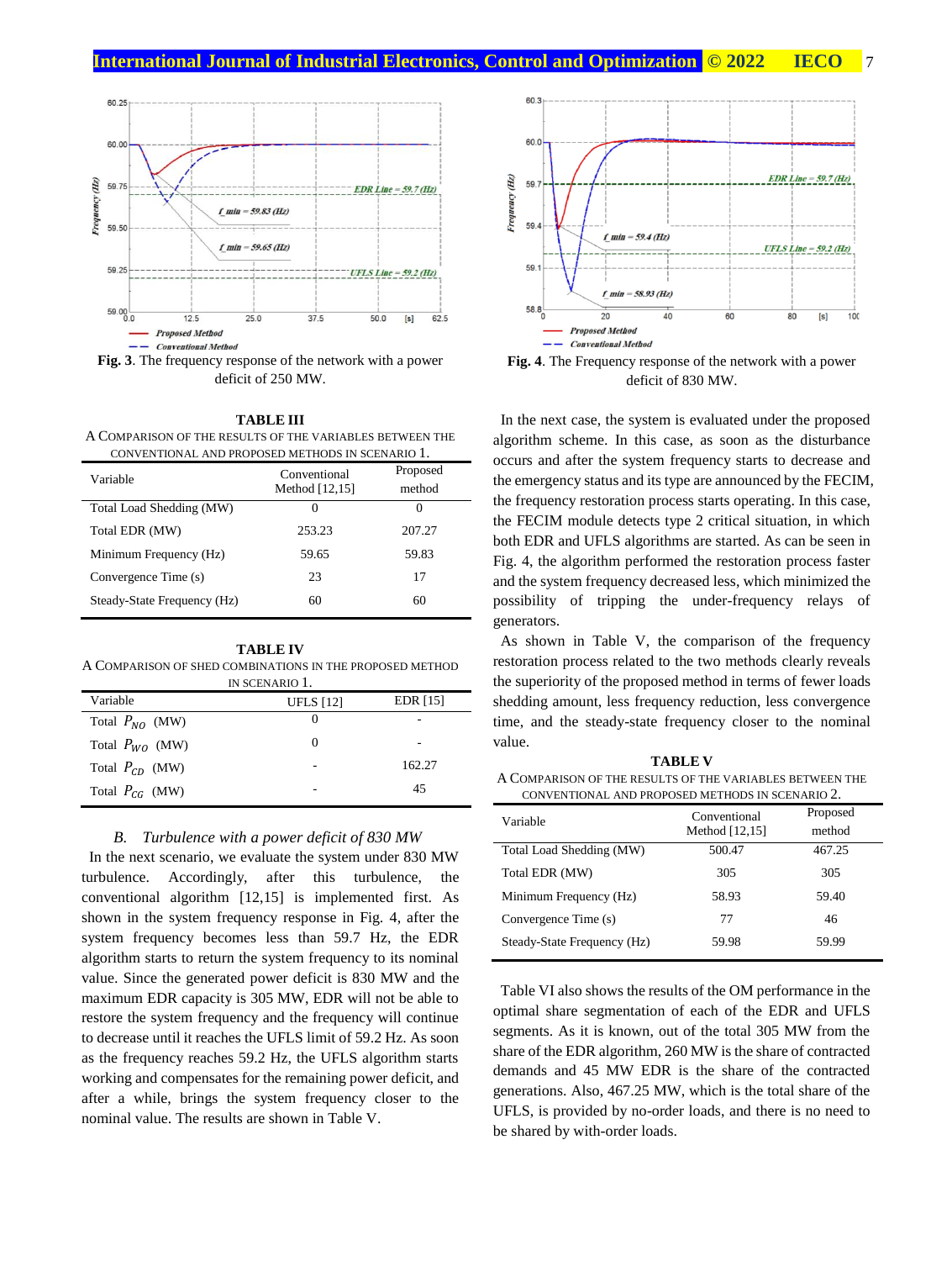| IN SCENARIO 2.      |                  |          |  |
|---------------------|------------------|----------|--|
| Variable            | <b>UFLS</b> [12] | EDR [15] |  |
| Total $P_{NO}$ (MW) | 467.25           |          |  |
| Total $P_{WO}$ (MW) | $\theta$         |          |  |
| Total $P_{CD}$ (MW) |                  | 260      |  |
| Total $P_{CG}$ (MW) |                  | 45       |  |

**TABLE VI** A COMPARISON OF SHED COMBINATIONS IN THE PROPOSED METHOD

#### *C. Turbulence with a power deficit of 2490 MW*

In the third scenario, the system is severely disturbed by 2490 MW. For frequency restoration, the system has been evaluated once under the conventional algorithm [12,15] and then under the proposed algorithm.

Under the conventional algorithm, when the power deficit is 2490 MW, its frequency decreases sharply. Therefore, as soon as the system frequency exceeds 59.7 Hz, the EDR algorithm starts working, which will not be effective in practice due to the large difference in the capacity of this algorithm owing to the lack of power. When the system frequency reaches 59.2 Hz, the UFLS algorithm starts working and tries to return the system frequency to its acceptable level. The implementation process of the mentioned algorithm is due to the high speed of system frequency drop to such an extent that the system frequency is reduced to 56.97 Hz.

Since the system frequency was set at frequencies below 57 Hz for about 1.3 seconds, which is close to the critical level, and in case of further delay in the operation of UFLS relays in real systems, the under-frequency turbine relays allow tripping. Generators will not be allowed to stay at this frequency for more than 2.4 seconds [20]. (IEEE Std C37.117 will be allowed for frequencies below 57 Hz for a maximum of 2.4 seconds.) Therefore, the generators may be disconnected from the power grid and prevent their turbines from twisting and breaking down.

The system is then evaluated under the proposed frequency restoration method. Accordingly, as soon as the system frequency began to decrease and the emergency status and type were announced by the FECIM module, the frequency restoration process began. In this case, the module detected critical state 3, and both EDR and UFLS algorithms started working. As can be seen in Fig. 5, the proposed algorithm copes well with the frequency restoration and could bring the system frequency to an acceptable level close to the nominal value by dropping a frequency much lower than the conventional method. As it turned out, the network frequency is always kept above 58 Hz, which is a safe area in terms of the performance of under-frequency relays of turbines.

Table VII also provides a comparison of conventional [12,15] and proposed methods. As it turns out, the proposed method is in a better position both in terms of the amount of load shedding in the UFLS algorithm and the larger frequency and

the shorter convergence time.

Table VIII also shows the share of each of the EDR and UFLS segments in the proposed algorithm. As it is known, out of the total 305 MW from the share of the EDR algorithm, an amount of 260 MW is the share of contracted demands and 45 MW EDR is contracted generations. Also, out of the total 2101.43 MW which is the total share of UFLS, 1829.4 MW is supplied by no-order loads and 272.03 MW by with-order loads.



**Fig. 5**. The Frequency response of the network with a power deficit of 2490 MW.

| <b>TABLE VII</b>                                         |
|----------------------------------------------------------|
| A COMPARISON OF THE RESULTS OF THE VARIABLES BETWEEN THE |
| CONVENTIONAL AND PROPOSED METHODS IN SCENARIO 3.         |

| Variable                    | Conventional<br>Method [12,15] | Proposed<br>method |
|-----------------------------|--------------------------------|--------------------|
| Total Load Shedding (MW)    | 2129.10                        | 2101.43            |
| Total EDR (MW)              | 305                            | 305                |
| Minimum Frequency (Hz)      | 56.97                          | 58.25              |
| Convergence Time (s)        | 81                             | 60                 |
| Steady-State Frequency (Hz) | 59.98                          | 59.98              |

#### **TABLE VIII**

A COMPARISON OF SHED COMBINATIONS IN THE PROPOSED METHOD

| IN SCENARIO 3.      |                  |                 |  |
|---------------------|------------------|-----------------|--|
| Variable            | <b>UFLS</b> [12] | <b>EDR</b> [15] |  |
| Total $P_{NO}$ (MW) | 1829.40          |                 |  |
| Total $P_{WO}$ (MW) | 272.03           |                 |  |
| Total $P_{CD}$ (MW) |                  | 260             |  |
| Total $P_{CG}$ (MW) |                  | 45              |  |

## **V. CONCLUSIONS**

When a power system encounters a serious disturbance that results in an imbalance between power generation and consumption and a drastic change in system frequency, it needs a comprehensive and flexible system for frequency restoration to the nominal value in the minimum time and with the least frequency drop. This paper presents the OEDSM method, which consists of various modules with specific tasks.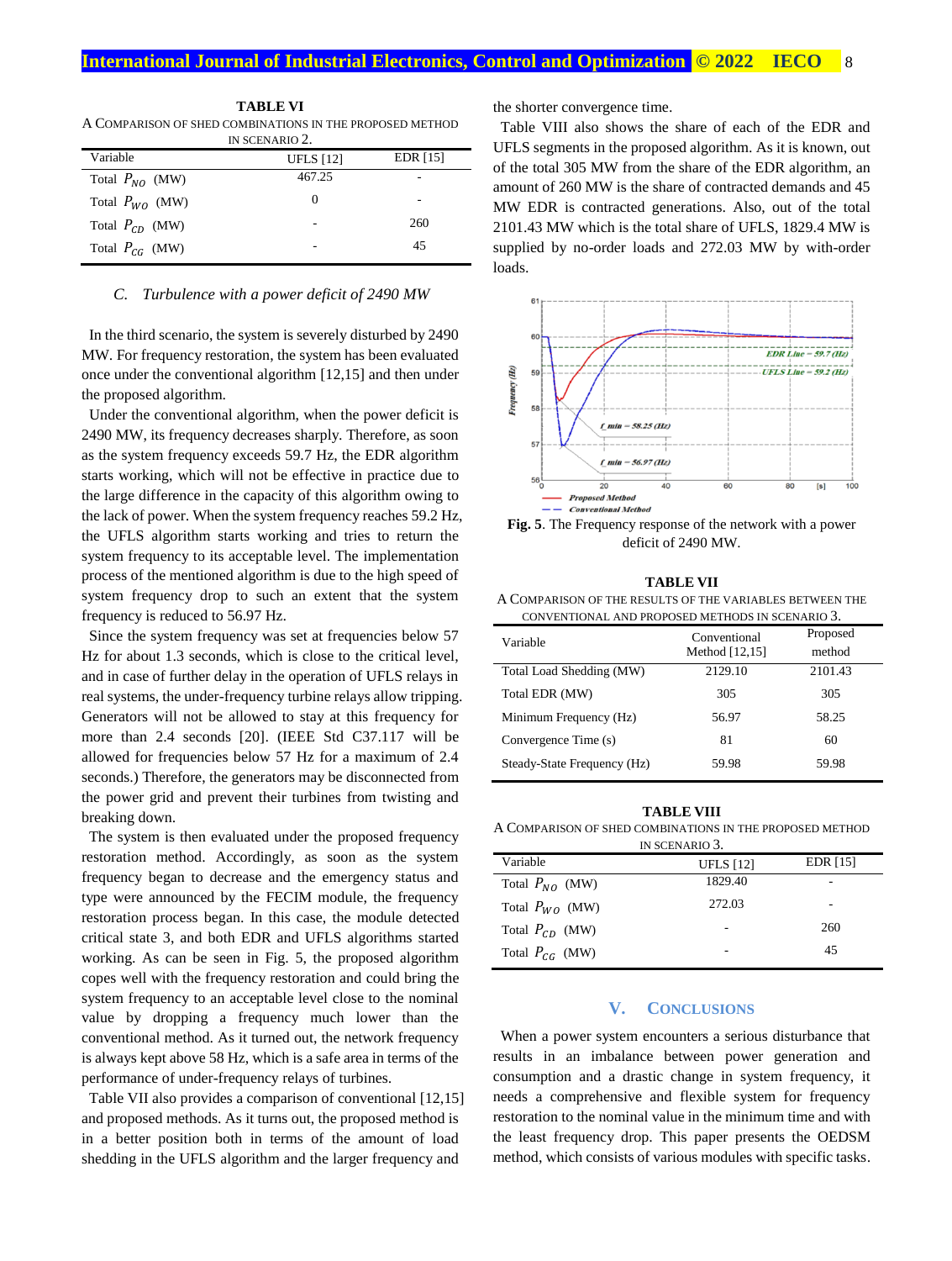This method improves the reliability of previous methods. The method is formed by integrating EDR and UFLS algorithms and then adding diagnostic, control, and OMs. The results of the simulations under different scenarios with different turbulence sizes well show the high capability of the proposed algorithm in the system frequency restoration process. As the results show, this method leads to the simultaneous operation of EDR and UFLS algorithms, which in itself increases the speed of critical state detection in the process of frequency restoration. Other desirable results of the proposed method include lower network frequency drop, lower load shedding amount, higher convergence speed, optimal load shedding, and load classification based on interruption priority that increases consumer satisfaction, improves the power quality of the system, and minimizes the possibility of network blackouts.

#### **REFERENCES**

- [1] Y. Y. Hong, M. C. Hsiao, Y. R. Chang, Y. D. Lee, and H. C. Huang, "Multiscenario underfrequency load shedding in a microgrid consisting of intermittent renewables," *IEEE Trans. Power Deliv.*, Vol. 28, No. 3, pp. 1610-1617, July 2013.
- [2] A. Ketabi, M. Hajiakbari. Fini, "An underfrequency load shedding scheme for islanded microgrids," *Int. J. Electr. Power Energy Syst.*, Vol. 62, No. 1, pp. 599-607, Nov. 2014.
- [3] A. J. Wood and B. F. Wollenberg, *Power generation, operation, and control*, Wiley, Chap. 3, Dec. 2013.
- [4] J. Laghari, H. Mokhlis, A. Bakar, and H. Mohamad, "Application of computational intelligence techniques for load shedding in power systems: A review," *Energy Convers. Manag..*, Vol. 75, No. 1, pp. 130-140, Nov. 2013.
- [5] G.S. Grewal, J.W. Konowalec and M. Hakim, "A new centralized adaptive underfrequency load shedding controller for microgrids based on a distribution state estimator," *IEEE Trans. Power Deliv.*, Vol. 32, No. 1, pp. 370-380, Feb. 2017.
- [6] V. Terzija, "Case study: Adaptive underfrequency load shedding based on the magnitude of the disturbance estimation," *IEEE Trans. Power Syst.*, Vol. 21, No. 3, pp. 1260-1266, July 2006.
- [7] A. Chandra and A. K. Pradhan, "An Adaptive Underfrequency Load Shedding Scheme in the Presence of Solar Photovoltaic Plants," *IEEE Syst. J.*, Vol. 15, No. 1, pp. 1235-1244, May 2020.
- [8] T. Shekari, F. Aminifar, and M. Sanaye-Pasand, "An analytical adaptive load shedding sheme againts severe combinational disturbances," *IEEE Trans. Power Syst.*, Vol. 31, No. 5, pp. 4135-4143, Sept. 2016.
- [9] J. Tang, J. Liu, F. Ponci, and A. Monti, "Adaptive load shedding based on combined frequency and voltage stability assessment using synchrophasor measurements," *IEEE Trans. Power Syst.*, Vol. 28, No. 2, pp. 2035-2047, May 2013.
- [10] S.S. Banijamali and T. Amraee, "Semi-adaptive setting of under frequency load shedding relays considering credible generation outage scenarios," *IEEE Trans. Power Deliv.*, Vol. 34, No. 3, pp. 1098-1108, June 2019.
- [11] Ch. Li, Y. Wu, Y. Sun, H. Zhang and Y. Liu, "Continuous"

under-frequency load shedding sheme for power system adaptive frequency control," *IEEE Trans. Power Syst.*, Vol. 35, No. 2, pp. 950-961, Mar. 2020.

- [12] J.A. Laghari, H. Mokhlis, M. Karimi, A.H. Abu Bakar and H. Mohamad, "A new under-frequency load shedding technique based on combination of fixed and random priority of loads for smart grid applications," *IEEE Trans. Power Syst.*, Vol. 30, No. 5, pp. 2507-2515, Sept. 2015.
- [13] L. Zhang, S. Zhou, J. An and Q. Kang, "Demand-side management optimization in electric vehicles battery swapping service," *IEEE Access*, Vol. 7, pp. 95224-95232, July 2019.
- [14] P. Herath, V. Fusco and M. Navarro, "Computational Intelligence-Based Demand Response Management in a Microgrid," *IEEE Trans. Ind. Appl.*, Vol. 55, No. 1, pp. 732-740, Jan. 2019.
- [15] L. R. Chang-Chien, L. N. An, T. W. Lin, W. J. Lee, "Incorporating demand response with spinning reserve to realize an adaptive frequency restoration plan for system contingencies," *IEEE Trans. Smart Grid*, Vol. 3, No. 3, pp. 1145-1153, Sept. 2012.
- [16] M. Collotta and G. Pau, "An Innovative Approach for Forecasting of Energy Requirements to Improve a Smart Home Management System Based on BLE," *IEEE Trans. Green Commun. Netw.*, Vol. 1, No. 1, pp. 112-120, Feb. 2017.
- [17] S. A. Pourmousavi and M. H. Nehrir, "Real-time central demand response for primary frequency regulation in microgrids," *IEEE Trans. Smart Grid*, Vol. 3, No. 4, pp. 1988-1996, Mar. 2012.
- [18] K. M. Rogers, R. Klump, H. Khurana, A. A. Aquino-Lugo, and T. J. Overbye, "An authenticated control framework for distributed voltage support on the smart grid," *IEEE Trans. Smart Grid*, Vol. 1, No. 1, pp. 40-47, June 2010.
- [19] M. Sankur, D. Arnold, and D. Auslander, "Dynamic programming for optimal load-shedding of office scale battery storage and plug-loads," *IEEE Power and Energy Society General Meeting*, pp. 1-5, 2015.
- [20] *IEEE Guide for the Application of Protective Relays Used for Abnormal Frequency Load Shedding and Restoration*, IEEE Std C37.117, 2007.



**Pezhvak Sheikhzadeh-Baboli** received his B.Sc. degree in electrical engineering at the Noshirvani University of Technology, Babol, Iran in 2008 and his M.Sc. degree in power engineering at the K.N. Toosi University of Technology, Tehran, Iran in 2012. Now, he is pursuing a Ph.D. degree in power engineering at the Shahrood University of Technology,

Shahrood, Iran. His research interests include the stability of power systems and power quality.



**Mohsen Assili** received his B.Sc., M.Sc., and Ph.D. degrees in power engineering at the Ferdowsi University of Mashhad, Mashhad, Iran in 1996, 1999 and 2009, respectively. Since 2009, he has been in the Department of Power Engineering at the Shahrood University of Technology, Shahrood, Iran. His research interests

include power system operation and analysis, particularly in dynamics and stability, power system economics, and restructuring and generation technologies.